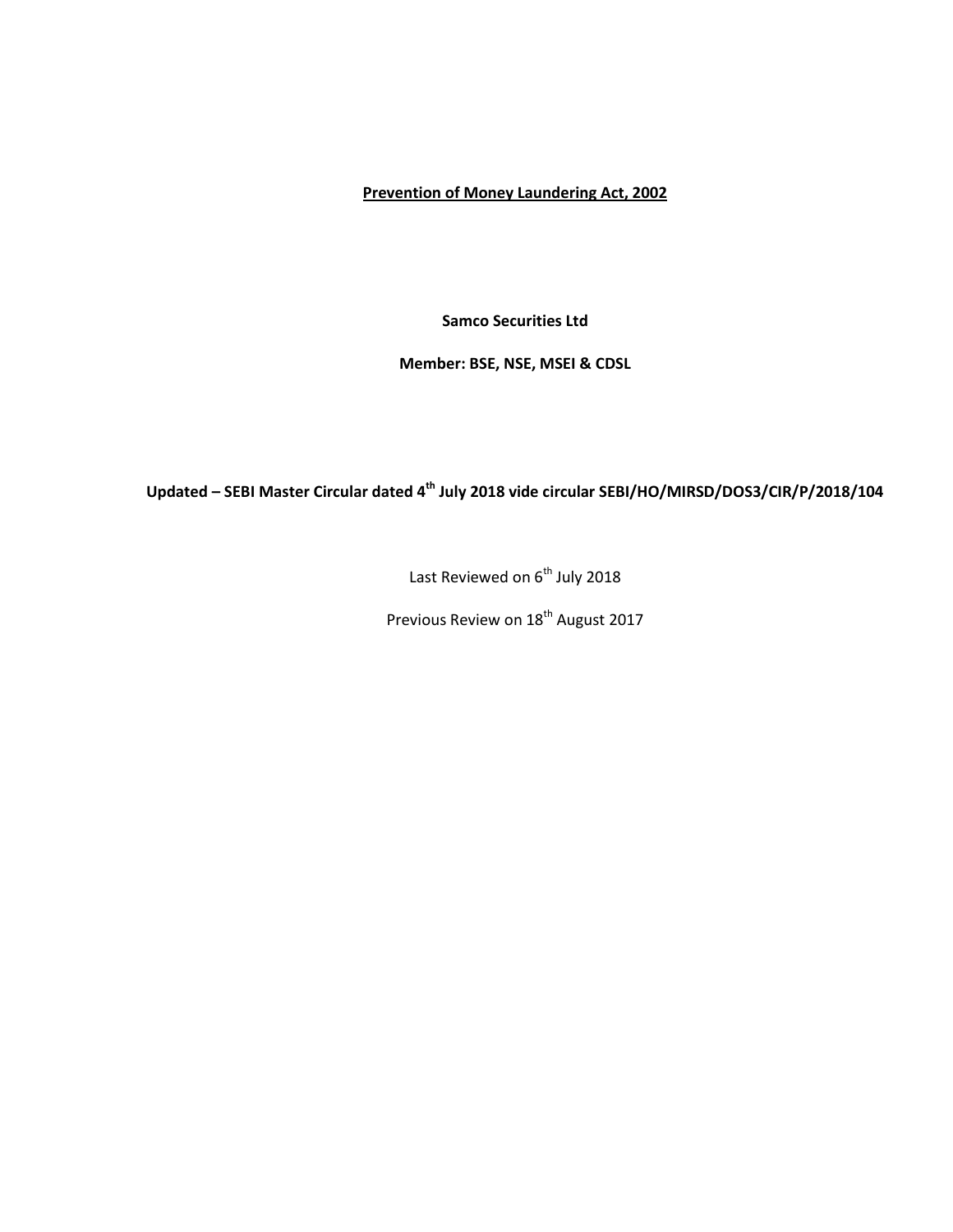# **Policy framed based on Prevention of Money Laundering Act, 2002, the Rules framed there under and Circulars issued by Regulatory Authorities.**

# **A. Designated Director**

As per the requirement of Prevention of Money Laundering Act, 2002, a Designated Director will be appointed and informed to FIU. Designated Director will ensure overall compliance with the obligations imposed under chapter IV of the Act and the Rules.

### **B. Principal Officer**

As per the requirement of Prevention of Money Laundering Act, 2002, a Principal Officer will be appointed and informed to FIU. Principal Officer will be responsible for reporting any transactions covered under Prevention of Money Laundering Act, 2002.

#### **C. Risk Assessment**

#### *Categorization of Clients*

Risk assessment to identify, assess and take effective measures to mitigate its money laundering and terrorist financing risk with respect to its clients, residential status, payment methods used by clients, etc. The risk assessment shall also take into account any country specific information that is circulated by the Government of India and SEBI from time to time, as well as, the updated list of individuals and entities who are subjected to sanction measures as required under the various United Nations' Security Council Resolutions (these can be accessed at

[http://www.un.org/sc/committees/1267/aq\\_sanctions\\_list.shtml](http://www.un.org/sc/committees/1267/aq_sanctions_list.shtml) and [http://www.un.org/sc/committees/1988/list.shtml\)](http://www.un.org/sc/committees/1988/list.shtml).

Risk assessment will be based on categorization of clients based on High risk, Medium risk & Low risk. Following criteria is generally used for categorization of clients:

- a. High risk clients: All special category clients are considered as High risk clients. Client's depositing cash in account or using non-approved modes of payments shall be categorized as High Risk Clients. Clients which fall under PEP i.e. politically exposed person shall be marked as High risk clients. NRI Clients shall be marked as High risk clients considered their residential status is out of India and there is no way to eventually track mode of funds transmitted to India.
- b. Medium Risk: Business, Agriculture, Student, Professional and Others.
- c. All other clients are primarily categorized as Low risk clients.

#### *Review of Risk*

Review of Risk constantly after the On Boarding: The ongoing risk review can trigger the client's risk to be upgraded based on the following parameters or events.

- a. Change of the client relationship from Indian to NRI. The risk would be upgraded to "High"
- b. If it is later realized that the client is a High Net Worth client. The risk would be upgraded to "High"
- c. If in future it is known that a client is PEP then apart from seeking permission from the management to continue the relationship, the client should be immediately upgraded to High risk
- d. If it is later realized or the existing client is registered foreign exchange dealer the client will have to be upgraded to High risk.
- e. If a client is residing in a country which has been recently declared by the FATF as a high risk jurisdiction or an existing client moves base into a high risk jurisdiction then naturally in both the cases client will be immediately upgraded to "High" risk.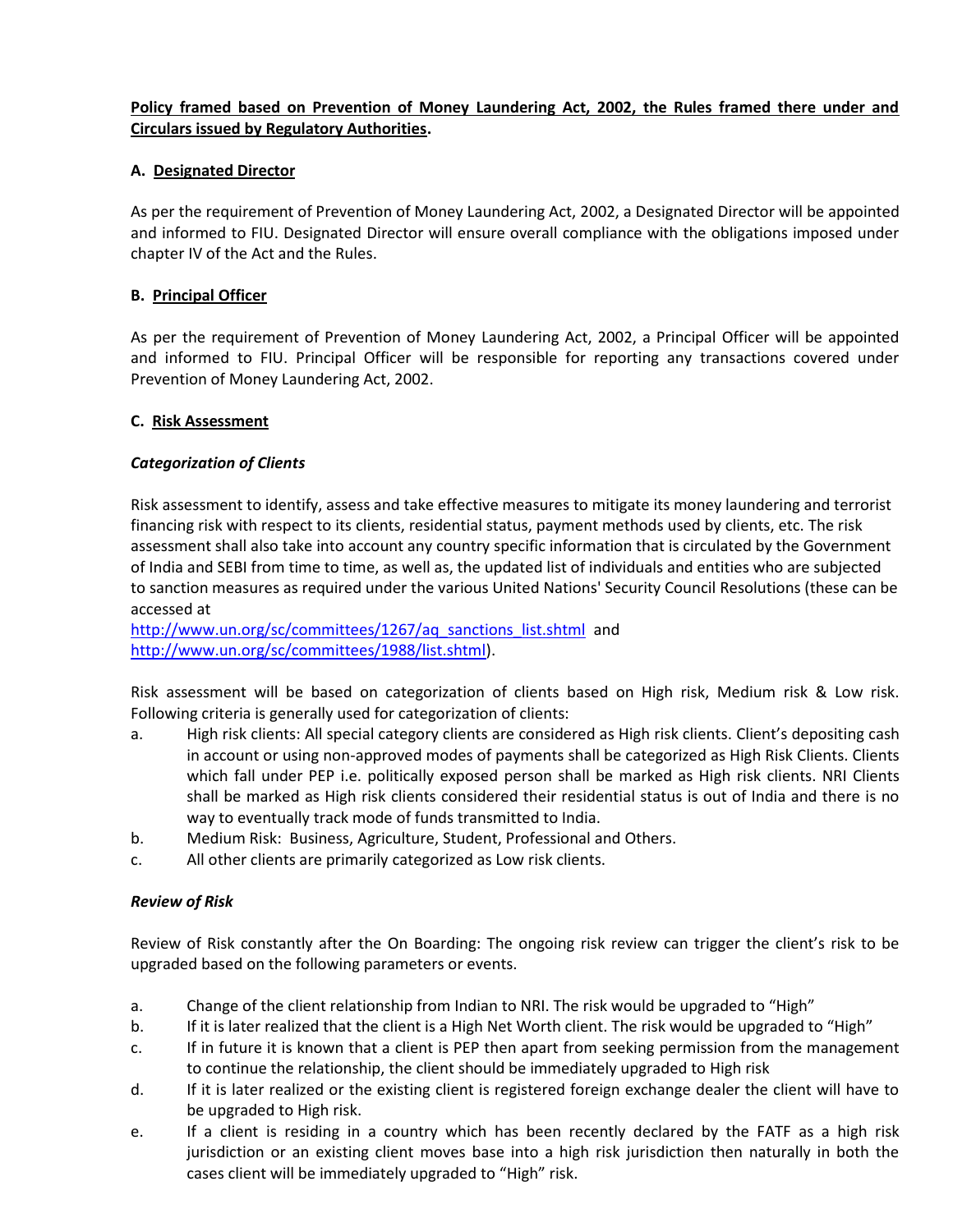- f. If a client registers the authorization or gives a power of attorney to operate his account to somebody else, in that case the account is to be upgraded to "High" risk
- g. If it is realized by the management that the existing client's reputation is tainted because of a SEBI debarred or any such announcement then the client will be upgraded to "High"
- h. Any employee of the organization could alert the principal officer and request based on any news item or an event in the public domain which can lead the risk to be made High
- i. Customers that are likely to pose a higher than average risk to shall be categorized as high risk depending on customer's background, nature and location of activity, country of origin, sources of funds and his client profile etc. It shall apply Customer Due Diligence measures based on the risk assessment, thereby requiring intensive 'due diligence' for higher risk customers, especially those for whom the sources of funds are not clear.

# **Enhanced due diligence measure to be carried out for high risk /special category clients**

- 1. Each trade given by such clients to be verified before execution of trades.
- 2. To obtain Annual Income proof and Financial Statements.
- 3. To verify each receipt of fund from clients primary mapped bank accoutn. To obtain additional proof in case of Electronic Fund Transfer.

# **D. Customer Due Diligence**

# **1. New customer acceptance procedures adopted include following processes:**

Checking the records with the Client in the barred list

Before opening the client account it is also verified that the client is not a part of the Debarred list. This will help us in not opening erroneously account of a debarred client or entity. The lists used are: UNSC 1267 available at [http://www.un.org/sc/committees/1267/aq\\_sanctions\\_list.shtml](http://www.un.org/sc/committees/1267/aq_sanctions_list.shtml) UNSC 1988 available at<http://www.un.org/sc/committees/1988/list.shtml> SEBI Debarred List Domestic PEP UNSC 2140 ARBITRATION NSE

If a client is found matching with UNSC 1267 or UNSC 1988 we would not open the account and immediately Inform the Principal Officer/Management for further action which will result in STR filing

If a client is found matching with SEBI Debarred we would not open the account unless approved by a Designated Director on a case to case basis.

If a client is a Politically Exposed Person we will not open the account.

The screening will be done for UBO and associated entities also like Directors in a private ltd or partners in a trust or trustees in a trust.

#### **Summarizing the steps of Opening the account are as below:**

Receiving PAN from Client and making an API call to check KRA Verified Status from the operating KRA Agencies

Checking for KYC and mandatory information in the form

In person verification

Verification with original documents

Checking of client with screening database consisting of UN and other sources mentioned above.

Verification of Pan with Income Tax Database

**To Obtain Aadhar number as required by the Ministry of Finance gazette notification dated June 1, 2017**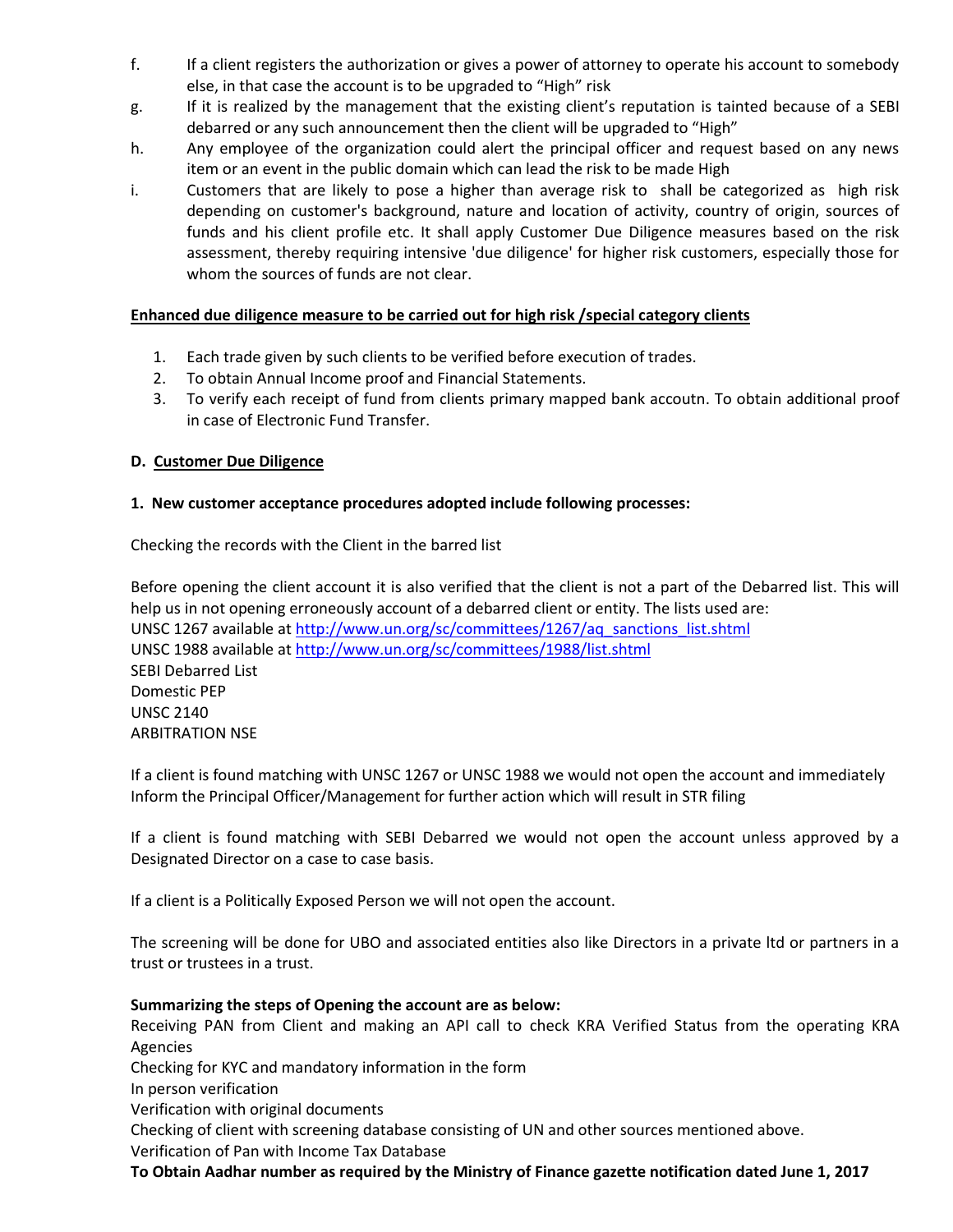# **(BSE notice no.20170817-36 dated August 17, 2017)**

# CSC marking

To re-verify status of client in **KRA Agencies** website and compliance at the time of account opening as per SEBI {KYC (Know Your Client) registration agency} Regulations, 2011 and either fetch or modify KRA as the case may be based on client submissions.

Dispatch Photocopies of KYC and Welcome Letter on the address mentioned in the account opening form. Welcome Email along with login details of back office and password to clients designated Email address.

To obtain necessary documents from non-individual clients like shareholding pattern, financial statements for past 2 years, partnership/trust deeds, etc. (Point No. D)

# **In case of Non-Individuals, additional documents to be obtained from non-individuals, over & above**

**the POI & POA, as mentioned below:**

| Types of entity  | <b>Documentary requirements</b>                                                            |  |  |
|------------------|--------------------------------------------------------------------------------------------|--|--|
| Corporate        |                                                                                            |  |  |
|                  | balance sheets for the last 2<br>Copy of the                                               |  |  |
|                  | Financial years (to be submitted every year).                                              |  |  |
|                  | Copy of latest share holding pattern                                                       |  |  |
|                  | including list of all those holding control,                                               |  |  |
|                  | either directly or indirectly, in the company                                              |  |  |
|                  | in terms of SEBI takeover Regulations, duly                                                |  |  |
|                  | certified by the company secretary/Whole                                                   |  |  |
|                  | time director/MD (to be submitted every                                                    |  |  |
|                  | Year).                                                                                     |  |  |
|                  | Photograph, POI, POA, PAN and DIN                                                          |  |  |
|                  | numbers of whole time directors/two                                                        |  |  |
|                  | Directors in charge of day to day operations.                                              |  |  |
|                  | Photograph, POI, POA, PAN of individual                                                    |  |  |
|                  | promoters holding control - either directly or                                             |  |  |
|                  | Indirectly.                                                                                |  |  |
|                  | Copies of the Memorandum and Articles of                                                   |  |  |
|                  | Association and certificate of incorporation.                                              |  |  |
|                  | Copy of the Board Resolution for investment                                                |  |  |
|                  | In securities market.                                                                      |  |  |
|                  | Authorized<br>signatories list with specimen                                               |  |  |
|                  | Signatures.                                                                                |  |  |
|                  |                                                                                            |  |  |
| Partnership firm | Copy of the balance sheets for the last 2<br>Financial years (to be submitted every year). |  |  |
|                  | Certificate<br>(for registered<br>tregistration<br>Partnership firms only).                |  |  |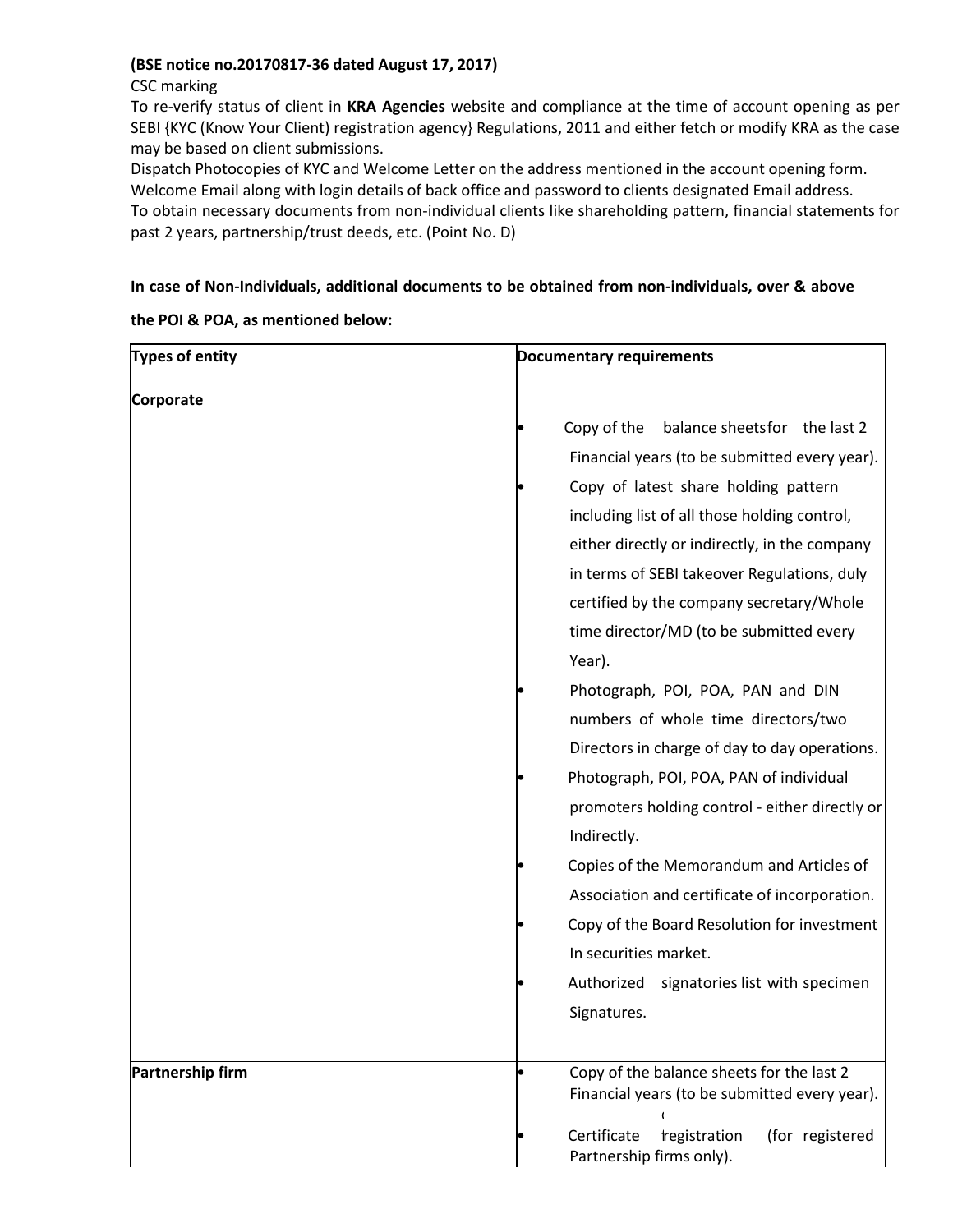|                                                        | Copy of partnership deed.                                                                                                                                                                                                                                                            |  |  |
|--------------------------------------------------------|--------------------------------------------------------------------------------------------------------------------------------------------------------------------------------------------------------------------------------------------------------------------------------------|--|--|
|                                                        | Authorized signatories list with specimen<br>Signatures.<br>Photograph, POI, POA, PAN of Partners.                                                                                                                                                                                   |  |  |
| <b>Trust</b>                                           | Copy of the balance sheets for the last 2<br>Financial years (to be submitted every year).<br>Certificate of registration (for registered trust<br>Only).<br>Copy of Trust deed.<br>List of trustees certified by managing<br>trustees/CA.<br>Photograph, POI, POA, PAN of Trustees. |  |  |
| <b>HUF</b>                                             | PAN of HUF.<br>Deed of declaration of HUF/ List of<br>Coparceners.<br>Bank pass-book/bank statement in the name<br>of HUF.<br>Photograph, POI, POA, PAN of Karta.                                                                                                                    |  |  |
| Unincorporated association or a body of<br>individuals | Proof of Existence/Constitution document.<br>Resolution of the managing body & Power<br>of Attorney granted to transact business on<br>Its behalf.<br>Authorized signatories list with specimen<br>Signatures.                                                                       |  |  |
| <b>Banks/Institutional Investors</b>                   | Copy of the constitution/registration or<br>annual report/balance sheet for the last 2<br>Financial years.<br>Authorized signatories list with specimen<br>Signatures.                                                                                                               |  |  |
| Foreign Institutional Investors (FII)                  | Copy of SEBI registration certificate.                                                                                                                                                                                                                                               |  |  |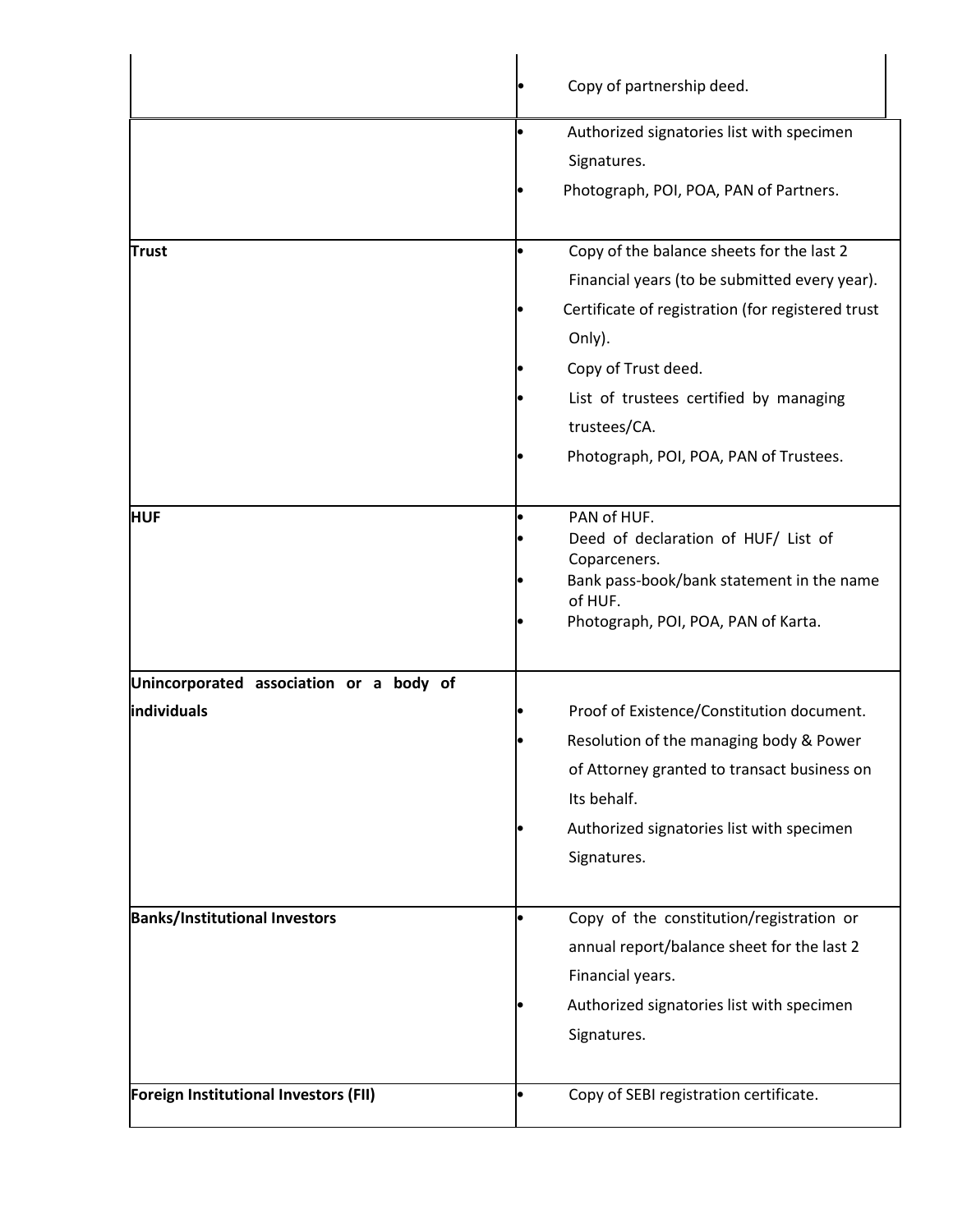|                                |  | Authorized signatories list with                                                                                                                        | specimen |  |
|--------------------------------|--|---------------------------------------------------------------------------------------------------------------------------------------------------------|----------|--|
|                                |  | Signatures.                                                                                                                                             |          |  |
|                                |  |                                                                                                                                                         |          |  |
| <b>Army/ Government Bodies</b> |  | Self-certification on letterhead.                                                                                                                       |          |  |
|                                |  | Authorized signatories list with                                                                                                                        | specimen |  |
|                                |  | Signatures.                                                                                                                                             |          |  |
|                                |  |                                                                                                                                                         |          |  |
| <b>Registered Society</b>      |  | Copy of Registration Certificate under                                                                                                                  |          |  |
|                                |  | Societies Registration Act.                                                                                                                             |          |  |
|                                |  | List of Managing Committee members.                                                                                                                     |          |  |
|                                |  | Committee resolution for persons authorised<br>to act as authorised signatories with<br>Specimen signatures.<br>True copy of Society Rules and Bye Laws |          |  |
|                                |  |                                                                                                                                                         |          |  |
|                                |  |                                                                                                                                                         |          |  |
|                                |  |                                                                                                                                                         |          |  |
|                                |  | Certified by the Chairman/Secretary.                                                                                                                    |          |  |
|                                |  |                                                                                                                                                         |          |  |
|                                |  |                                                                                                                                                         |          |  |

# **2. For existing clients on going due diligence (point no. F) Processes include:**

- i. Review of KYC details of all the existing active clients in context to the PMLA 2002 requirements.
- ii. To verify status of client in KRA Agencies website and compliance at the time of account opening as per SEBI {KYC (Know Your Client) registration agency} Regulations, 2011,
- iii. Classification of clients into high, medium or low risk categories based on KYC details, trading activity etc for closer monitoring of high risk categories.
- iv. **To Obtain Aadhar number as required by the Ministry of Finance gazette notification dated June 1, 2017 (BSE notice no.20170817-36 dated August 17, 2017)**
- v. Obtaining of annual financial statements from all clients, particularly those in high risk categories at reasonable intervals.
- vi. In case of non individuals client additional information about the directors, partners, dominant promoters, and major shareholders is obtained.
- vii. Verify each account with SEBI debarred entity lists and UNSCR lists on daily basis.
- viii. Verify orders from exchange or SAT or SEBI pertaining to banned entities.
- ix. To update/modify any change in existing client/beneficial owner details/records and obtain required information/documents as per KYC/CDD process. (Point no. C)
- x. **Ongoing due diligence and scrutiny –** We shall to conduct periodic due diligence and scrutiny of client's transaction and accounts to ensure that transactions are being conducted in knowledge, to find out the risk profile, source of funds, etc. At regular interval, ongoing due diligence and scrutiny needs to be conducted i.e. perform ongoing scrutiny of the transactions and account throughout the course of the business relationship to ensure that the transactions being conducted are consistent with the Organization's knowledge of the client, its business and risk profile, taking into account, where necessary, the customer's source of funds.
- **xi. Acceptance of e-PAN card for KYC purpose as per SEBI circular number SEBI/HO/IMD/FIIC/CIR/P/2017/068 dated June 30, 2017**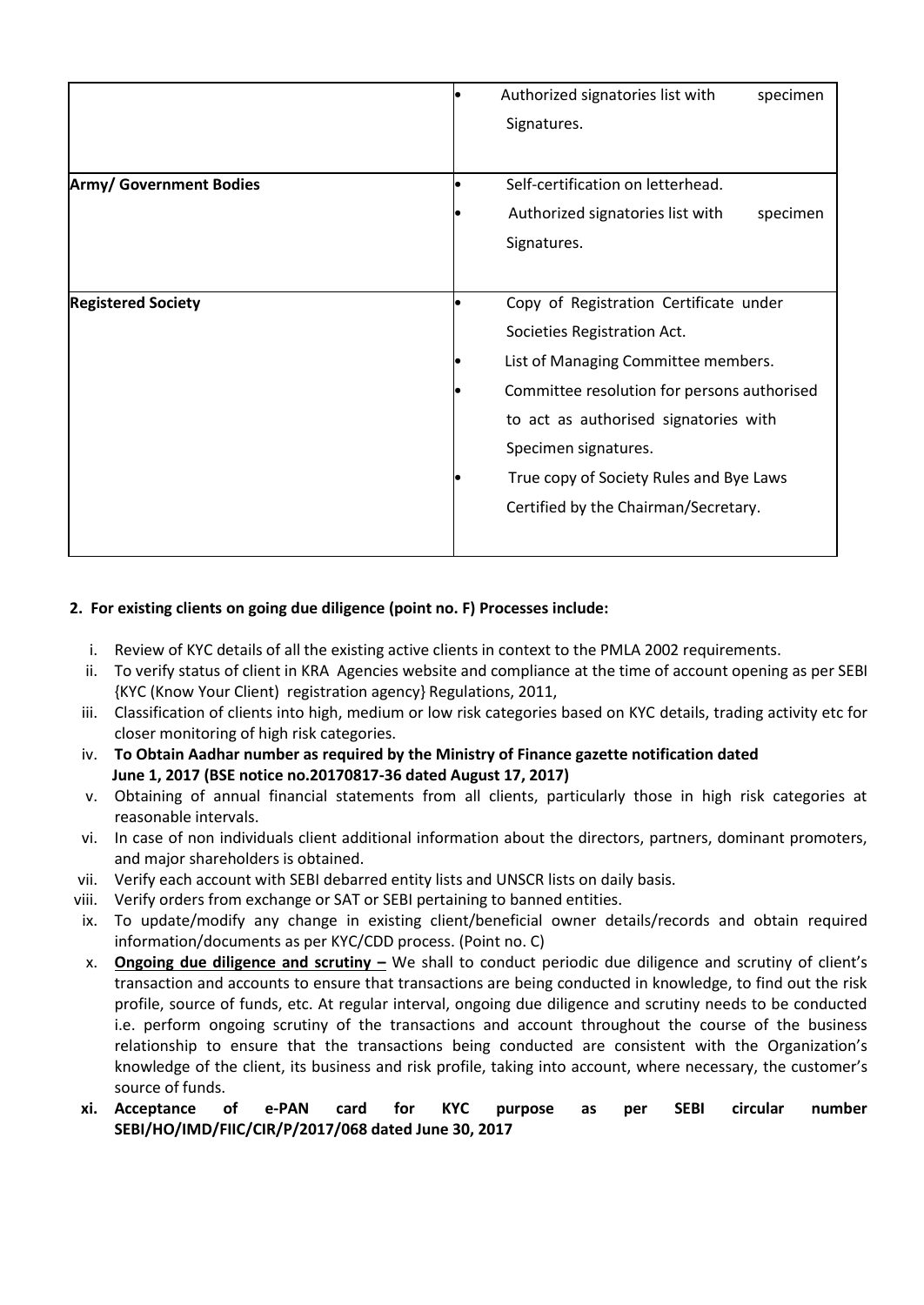• For all clients applying for trading rights in the futures and options segments, further details as regards their proof of income and source of funds would be required.

### **E. Risk based approach:**

Following Risk based KYC procedures are adopted for all clients:

- i. Payout/pay-in of funds and securities transferred to /from a third party
- ii. Off market transactions especially in illiquid stock and in F & O at unrealistic prices
- iii. Trading pattern of clients is observed
- iv. Client demographics are considered

# **F. Clients of special category (CSC)**

- i. Non resident clients,
- ii. High net-worth clients,
- iii. Trust, Charities, NGOs and organizations receiving donations,
- iv. Companies having close family shareholdings or beneficial ownership,
- v. Politically exposed persons (PEP). Politically exposed persons are individuals who are or have been entrusted with prominent public functions in a foreign country, e.g., Heads of States or of Governments, senior politicians, senior government/judicial/military officers, senior executives of state-owned corporations, important political party officials, etc. The additional norms applicable to PEP as contained in the subsequent clause 5.5 (Page 19 of the Master Circular) shall also be applied to the accounts of the family members or close relatives of PEPs,
- vi. Companies offering foreign exchange offerings,
- vii. Clients in high risk countries (where existence / effectiveness of money laundering controls is suspect or which do not or insufficiently apply FATF standards, where there is unusual banking secrecy, Countries active in narcotics production, Countries where corruption (as per Transparency International Corruption Perception Index) is highly prevalent, Countries against which government sanctions are applied, Countries reputed to be any of the following – Havens / sponsors of international terrorism, offshore financial centers, tax havens, countries where fraud is highly prevalent,
- viii. Non face to face clients where client has given power of attorney to another person
- ix. Clients with dubious reputation as per public information available etc.

**NRI**: All NRI accounts will be marked.

**High Net worth Clients**: High net worth clients could be classified if at the account opening stage or during the course of the relationship, it is realized that the client's net worth is beyond ten crore or income is beyond 1 crore.

**Trust, Charity and NGOs**: Both public as well private, registered as well not registered trust will have to be classified in the special category. Any Charitable or Nongovernmental organization or a no Profit Organization will be also classified herein.

**Close family shareholdings or Beneficial Ownership**: In case of close family shareholdings the objective is to understand whether the beneficiaries of two or more accounts, which may also be opened at different times, are same, and then both need to be marked under this special category.

**Politically Exposed Persons**: A separate detailed document mentions about PEP identification.

**Company offering foreign Exchanges:** At the account opening stage if it is to our knowledge that the individual or the entity is registered foreign exchange dealer, then the same may be categorized.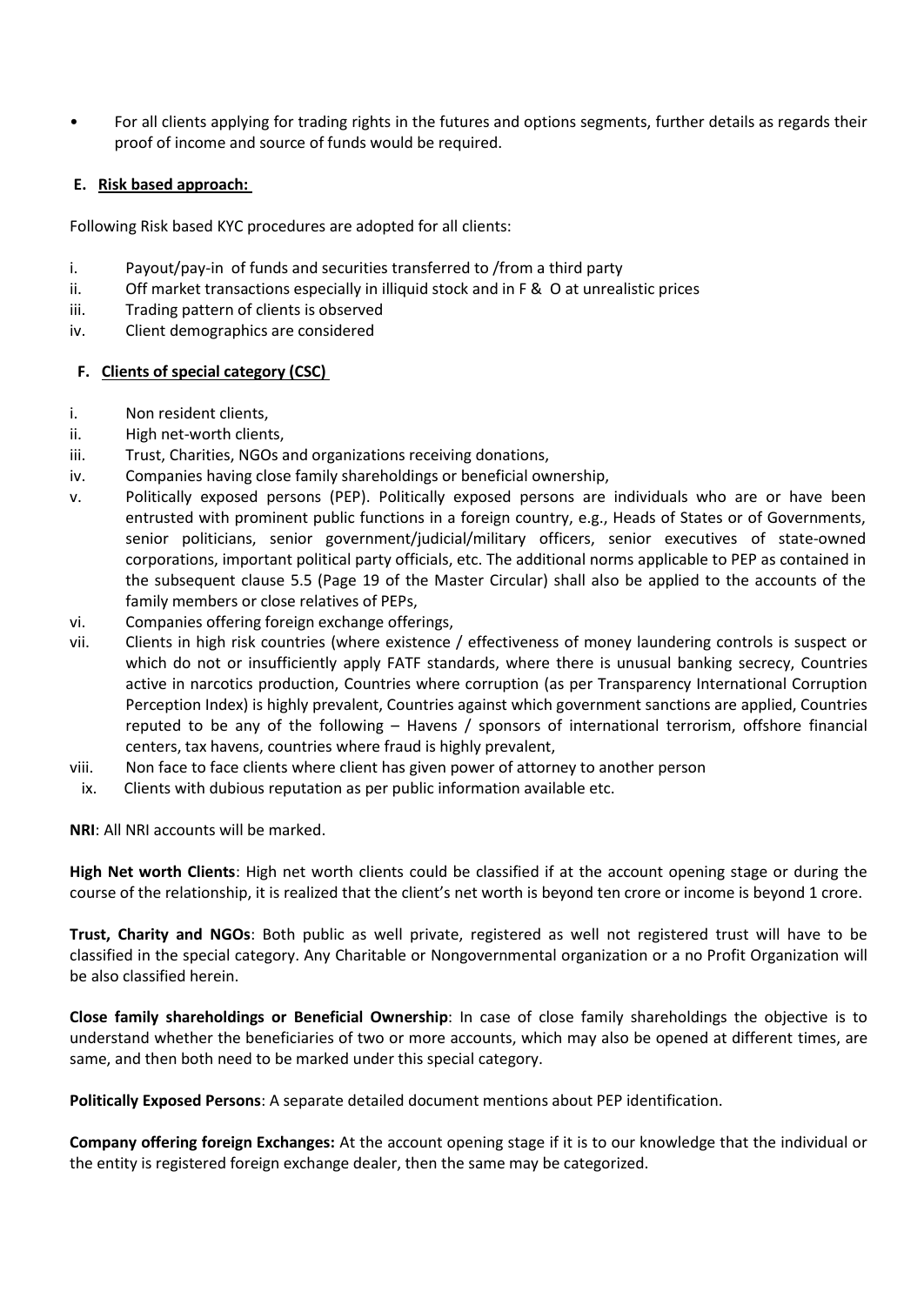**Client in High Risk Country**: We avoid to open any account received from client who was residing in a high risk jurisdiction and may have investment proceeds which may have also originated from these counties.

**Non Face to Face Client**: In person verification is done for all clients. But there may be clients who may register a power for somebody else in their account and in that scenario as the account would be controlled not by the account holder but by some other individual we would treat as a non face to face account and the same would be categorized accordingly.

**Client with dubious Public Reputation**: If a clients' reputation during the opening of the account or post opening the account is known to be not good, then the same is marked in this special category.

# **G. Record Keeping:**

The Principal Officer will be responsible to ensure that AML records are maintained properly. The company shall also maintain such records, which can permit reconstruction of individual transactions so as to provide evidence of prosecution of criminal behavior.

The company shall maintain and preserve the records for the minimum period prescribed under AML Act and SEBI Act which is set at 5 years based on CIR/MIRSD/1/2014 dated March 12, 2014. Records relating to ongoing investigations to be retained until confirmed that the case has been closed.

#### **H. Monitoring & Reporting of Suspicious Transactions:**

 Suspicious transactions generated from PMLA software & Exchange records are scrutinized and inquired into from concerned entities/clients and based on input decide to report to FIU-IND. After verification of each alert by inquiring with the client/obtaining necessary information alert is closed or based on input alert be reported to FIU-IND. (point No. G)

NSE has issued a circular NSE/INVG/22908 dated March 7, 2013. The circular lays down the guidelines to be

followed to monitor surveillance related alerts provided by the NSE from time to time. In this regard process to be

followed is provided below –

- 1. All exchange alerts shall be reviewed by the surveillance team.
- 2. In case of any suspicious activity observed
	- a. Client would be required to provide explanation
	- b. We may ask clients to provide KYC related information
	- c. Further documentary evidence such as bank and depository account statements may be called for
	- d. Post analyzing the documentation the results for the same would be recorded and in case of adverse remarks the same would be informed to the exchanges within 45 days from the alert date, unless suitable extension is taken from the exchange.
	- 3. Quarterly MIS of the number of alerts received, reviewed, pending and escalated would be reported to the Board in the Board Meeting. Reason for pendency beyond the closure date would be explained.

Ongoing monitoring of accounts which includes

i. Identification and detection of apparently abnormal transactions.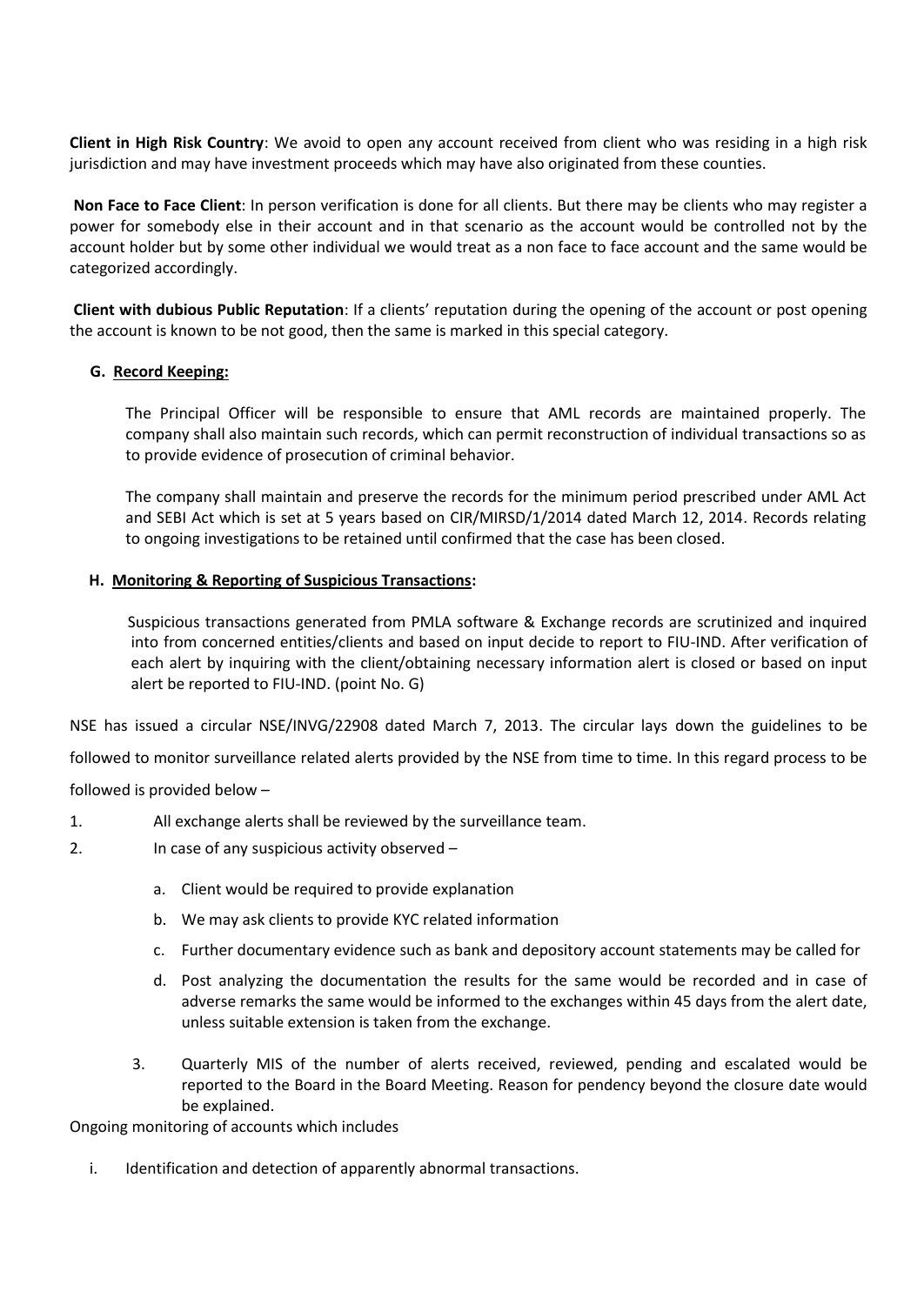ii. Generation of necessary reports/alerts based on clients' profile, nature of business, trading pattern of clients for identifying and detecting such transactions. These reports/alerts are analyzed to establish suspicion or otherwise for the purpose of reporting such transactions.

Following parameters are used:

- i. Large number of accounts having common parameters such as common partners / directors / promoters /
- ii. Off market transactions through DP Accounts;
- iii. Suspicious off market transactions;
- iv. Clients of high risk countries, including countries where existence and effectiveness of money laundering controls is suspect or which do not or insufficiently apply FATF standards, as 'Clients of Special Category'. Such clients should also be subject to appropriate counter measures.

# **Monitoring of Transactions**

Ongoing monitoring is an essential element of effective KYC procedures. Samco Securities Ltd can effectively control and reduce their risk only if they have an understanding of the normal and reasonable activity of the customer so that they have the means of identifying transactions that fall outside the regular pattern of activity. Samco Securities Ltd shall have in place a comprehensive transaction monitoring process from a KYC/AML perspective. Samco Securities Ltd shall put in place strong transaction alerts which will provide proactive signals on suspicious transactions and possible money laundering. Samco Securities Ltd AML monitoring team shall endeavor to update the list based on current understanding of the market scenario and trading patterns followed by clients. Surveillance team shall review internal alerts if any and also monitor the alerts provided by the exchanges per their circular NSEINVG/22908 dated March 7, 2013.

On the basis of criticality of the breach, observation of account behavior, repetitive breaches, the AML Monitoring Team shall send a query to the concerned Business. Responses would be expected within 7working days. If the alerts still persist or the AML Monitoring Team is not satisfied with the responses, then the AML query team shall send the query to the Compliance Head for resolution.

# **Action for SEBI debarred entities**

If any person's/ entity name appears on SEBI debarred list and that person is our client, we immediately stop the trading of those clients.

#### **IDENTIFICATION OF BENEFICIAL OWNER**

Check would be done for actual beneficial ownership and control of the particular account. We need to obtain the details with respect to Shareholders / promoters ( Holding more than 25 % or more of share capital of Corporate entities ) , Partners ( Holding more than 15 % or more of capital or profits of partnership firm. ), Unincorporated association or body of individuals(Holding more than 15 % or more of property or capital or profits of juridical person ) from the non individual clients and wherever possible it has to be verified independently. Where the client is a trust, identify the beneficial owners of the client and take reasonable measures to verify the identity of such persons, through the identity of the settler of the trust, the trustee, the protector, the beneficiaries with 15% or more interest in the trust and any other natural person exercising ultimate effective control over the trust through a chain of control or ownership.

Where the client or the owner of the controlling interest is a company listed on a stock exchange, or is a majorityowned subsidiary of such a company, it is not necessary to identify and verify the identity of any shareholder or beneficial owner of such companies.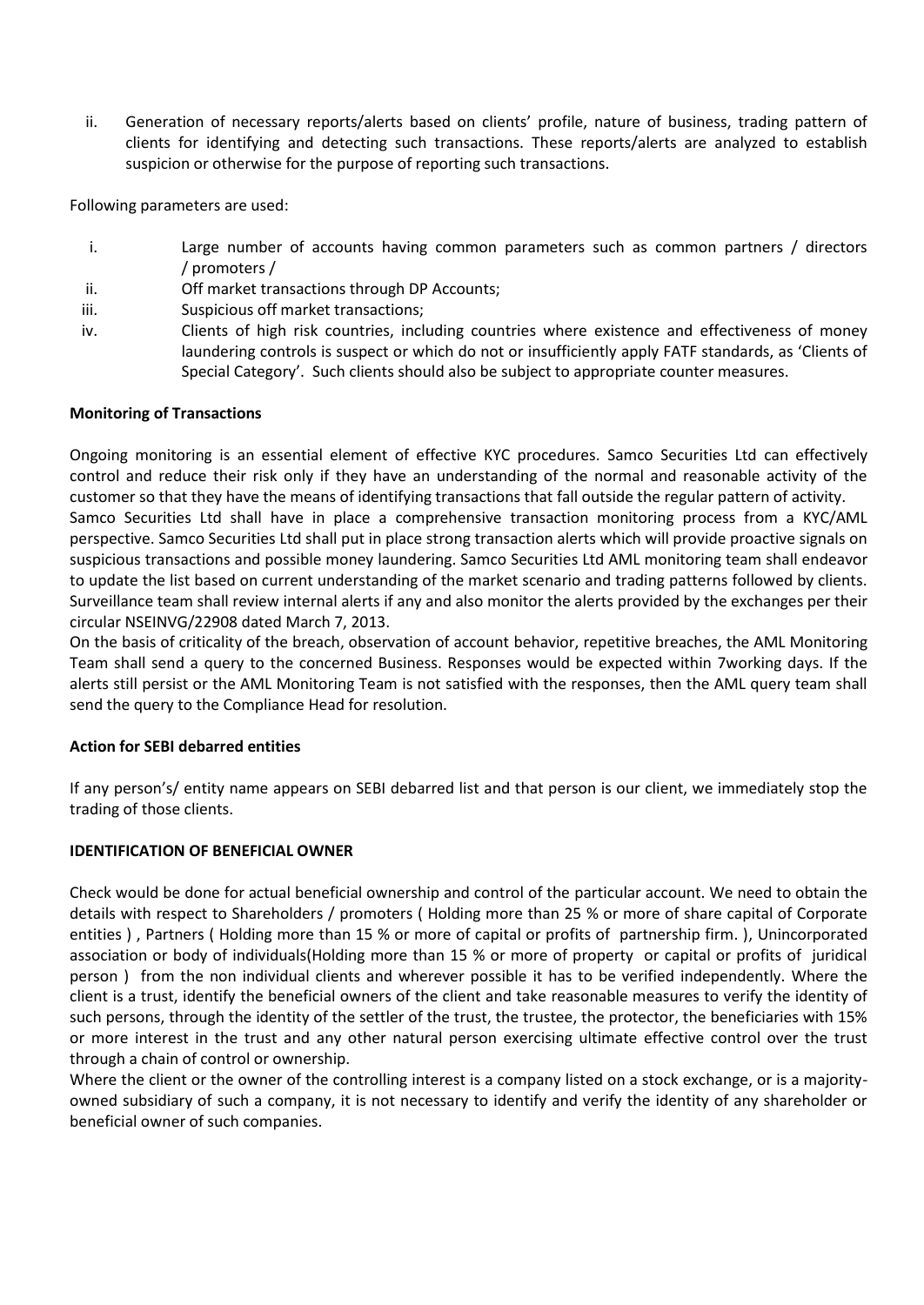Where no natural person is identified the identity of the relevant natural person who holds the position of senior managing official

Verify the sources of funds for funding the transaction. We shall also take care at the time of settlement regarding nature of transaction, movement/source of transaction, etc. Periodically to ask for clients financial details to determine the genuineness of transaction. Special care would be taken in case of non individual accounts such as corporate, partnership firms etc, where the ownership structure is opaque. In all such cases the accounts would be activated only post approval from the compliance department.

For this purpose, **"beneficial owner"** is the natural person or persons who ultimately own, control or influence a client and/or persons on whose behalf a transaction is being conducted. It also incorporates those persons who exercise ultimate effective control over a legal person or arrangement.

# **Others**

In case of existing clients, if any names appear in the UNSCR lists as and when stock exchange issue any circular/ notification in this regard, we immediately deactivate that client.

In case we upload any STR to FIU IND, or any other confidential information of any client, we keep secrecy and it is known only by compliance officer and principal officer.

#### **I. Reporting of Suspicious Transactions:**

- i. All suspicious transactions will be reported to FIU. Member and its employees shall keep the fact of furnishing information in respect of transactions referred to in clause (D) of sub-rule (1) of rule 3 strictly confidential.
- ii. The background including all documents/office records /memorandums/clarifications sought pertaining to such transactions and purpose thereof shall also be examined carefully and findings shall be recorded in writing. Further such findings, records and related documents should be made available to auditors and also to SEBI /Stock Exchanges/FIU-IND/Other relevant Authorities, during audit, inspection or as and when required. These records are required to be preserved for **Five years** as is required under PMLA 2002.
- iii. The Principal Officer and related staff members shall have timely access to customer identification data and other CDD information, transaction records and other relevant information. The Principal Officer shall have access to and be able to report to senior management above his/her next reporting level or the Board of Directors.

#### **J. Employee`s Hiring/Training**

#### **Hiring of Employees:**

All employee accounts will be subjected to the same AML procedures as the customer accounts, under the supervision of the Principal Officer

Adequate screening procedures to be in place to ensure high standards when hiring employees, having regard to the risk of money laundering and terrorist financing and the size of the business, we ensure that all the employees taking up such key positions are suitable and competent to perform their duties.

#### **Employees' Training:**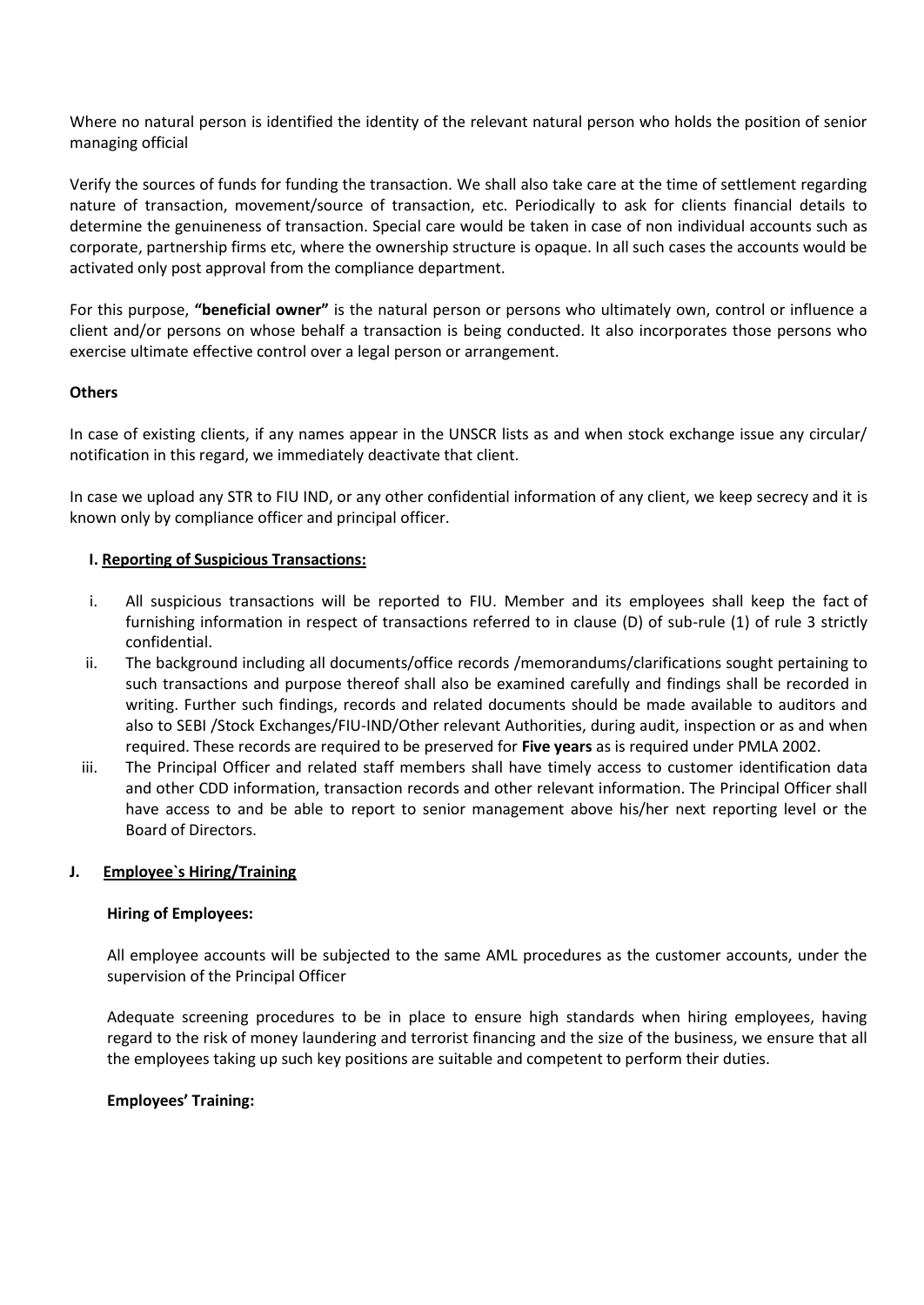An ongoing employee training program should be conducted by the Principal Officer and Senior Management. Participation of all the Key Employees in the Seminars conducted by various Regulatory bodies from time to time be made mandatory so that the staff are adequately trained in AML and CFT procedures.

All the Circulars issued by various Regulatory bodies including that of PMLA, are circulated to all the staff Members and the same are also being discussed in length, in the Training Program'. Training program shall have special emphasis on frontline staff, back office staff, compliance staff, risk management staff and staff dealing with new clients. It is crucial that all those concerned fully understand the rationale behind these directives, obligations and requirements, implement them consistently and are sensitive to the risks of their systems being misused by unscrupulous elements.

Our training will include, at a minimum: how to identify red flags and signs of money laundering that arise during the course of the employees' duties; what to do once the risk is identified; what employees' roles are in the firm's compliance efforts and how to perform them; the firm's record retention policy; and the disciplinary consequences (including civil and criminal penalties) for non-compliance with the PMLA Act.

# **K. Audit and Testing of Anti Money Laundering Program.**

The Anti Money Laundering program is subject to periodic audit, specifically with regard to testing its adequacy to meet the compliance requirements. The audit/testing is conducted by Trading Member's own personnel not involved in framing or implementing the AML program. The report of such an audit/testing is placed for making suitable modifications/improvements in the AML program.

#### **L. Maintenance of record of transactions prescribed under Rule 3 of PML Rules as mentioned below:**

- i. all cash transactions of the value of more than rupees ten lakh or its equivalent in foreign currency;
- ii. all series of cash transactions integrally connected to each other which have been valued below rupees ten lakh or its equivalent in foreign currency where such series of transactions have taken place within a month and the aggregate value of such transactions exceeds rupees ten lakh;
- iii. all cash transactions were forged or counterfeit currency notes or bank notes have been used as genuine and where any forgery of a valuable security has taken place;
- iv. all suspicious transactions whether or not made in cash and by way of as mentioned in the Rules.

#### **M. Appointment of a Designated Director:**

In addition to the existing requirement of designation of a Principal Officer, the registered intermediaries shall also designate a person as a 'Designated Director'. In terms of Rule 2 (ba) of the PML Rules, the definition of a Designated Director reads as under:

"Designated Director means a person designated by the reporting entity to ensure overall compliance with the obligations imposed under chapter IV of the Act and the Rules and includes —

- (i) the Managing Director or a Whole-time Director duly authorized by the Board of Directors if the reporting entity is a company,
- (ii) the managing partner if the reporting entity is a partnership firm,
- (iii) the proprietor if the reporting entity is a proprietorship concern,
- (iv) the managing trustee if the reporting entity is a trust,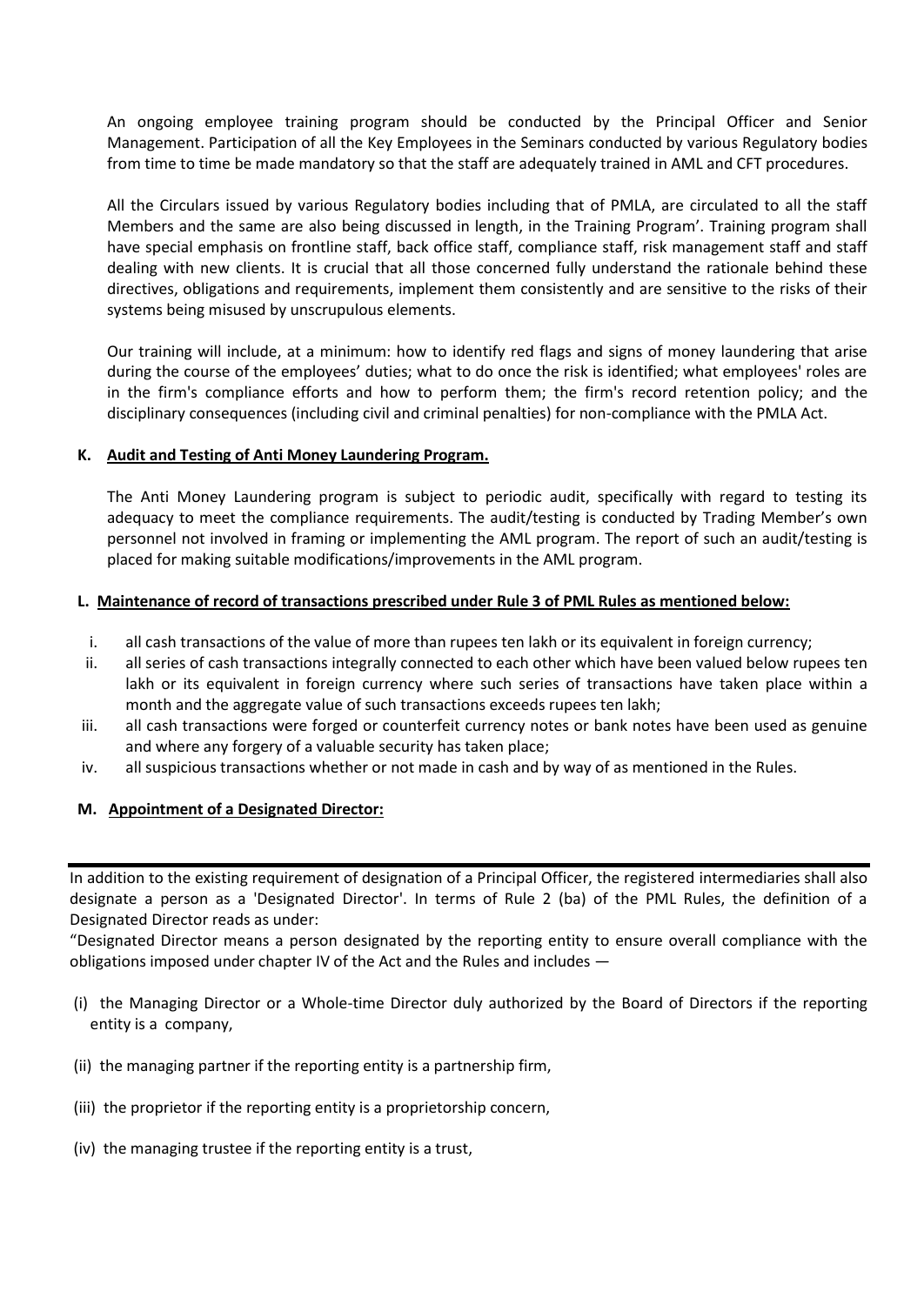(v) a person or individual, as the case may be, who controls and manages the affairs of the reporting entity if the reporting entity is an unincorporated association or a body of individuals.

### **N. Investors Education:**

 As the implementation of AML / CFT measures being sensitive subject and requires us to demand and collect certain information from investors which may be of personal in nature or has hitherto never been called for, which information include documents evidencing source of funds / income tax returns / bank records etc. and can sometimes lead to raising of questions by the client with regard to the motive and purpose of collecting such information. There is, therefore, a need for us to sensitize the clients about these requirements, as the ones emanating from AML and CFT framework. We shall circulate the PMLA Circulars and other specific literature/ pamphlets etc. so as to educate the client of the objectives of the AML/CFT program. The same shall also be emphasized on, in the Investor Awareness programmes conducted by us at frequent intervals of time. The importance of the same is also made known to them at the time of opening the account.

# **O. Procedure for freezing of funds, financial assets or economic resources or related services:**

 Member is aware that Under section 51A of Unlawful Activities (Prevention) Act, 1967, the Central Government is empowered to freeze, seize or attach funds and other financial assets or economic resources held by, on behalf of, or at the direction of the individuals or entities listed in the Schedule to the Order, or any other person engaged in or suspected to be engaged in terrorism. The Government is also further empowered to prohibit any individual or entity from making any funds, financial assets or economic resources or related services available for the benefit of the individuals or entities listed in the Schedule to the Order or any other person engaged in or suspected to be engaged in terrorism. The obligations to be followed by intermediaries to ensure the effective and expeditious implementation of said Order has been issued vide SEBI Circular ref. no: ISD/AML/CIR-2/2009 dated October 23, 2009, which needs to be complied with scrupulously.

# P. **Reliance on Third Party Due Diligence:**-

 For the purpose of verifying the identity of customers at the time of commencement of an account based relationship, Samco Securities Limited may rely on the Third Party subject to the following condition:

- 1) Samco Securities Limited obtains necessary information of client due diligence carried out by the third party;
- 2) Samco Securities Limited takes adequate steps to satisfy itself that copies of identification data and other relevant document relating to the client due diligence requirement will be unconditionally made available from the third party upon request:
- 3) Samco Securities Limited is satisfied that such third party is regulated, supervised or monitored for, and has measure in place for compliance with client due diligence and record keeping requirements in line with the requirements and obligations under the PMLA Act, 4) the third party is not based in a country or jurisdiction assessed as high risk and 5) Samco Securities Limited is ultimately responsible for client due diligence and undertaking enhanced due diligence measures, as applicable.

# Q. **Others**

This Policy is to be made available to the persons engaged in the Broking/depository operations for compliance purpose.

Clients are to be categorized into low, medium and high risk based on perceived risk depending upon client's background, type of business activity, transaction etc.

The periodicity of updating of documents taken during the client due diligence (CDD) process will be every year